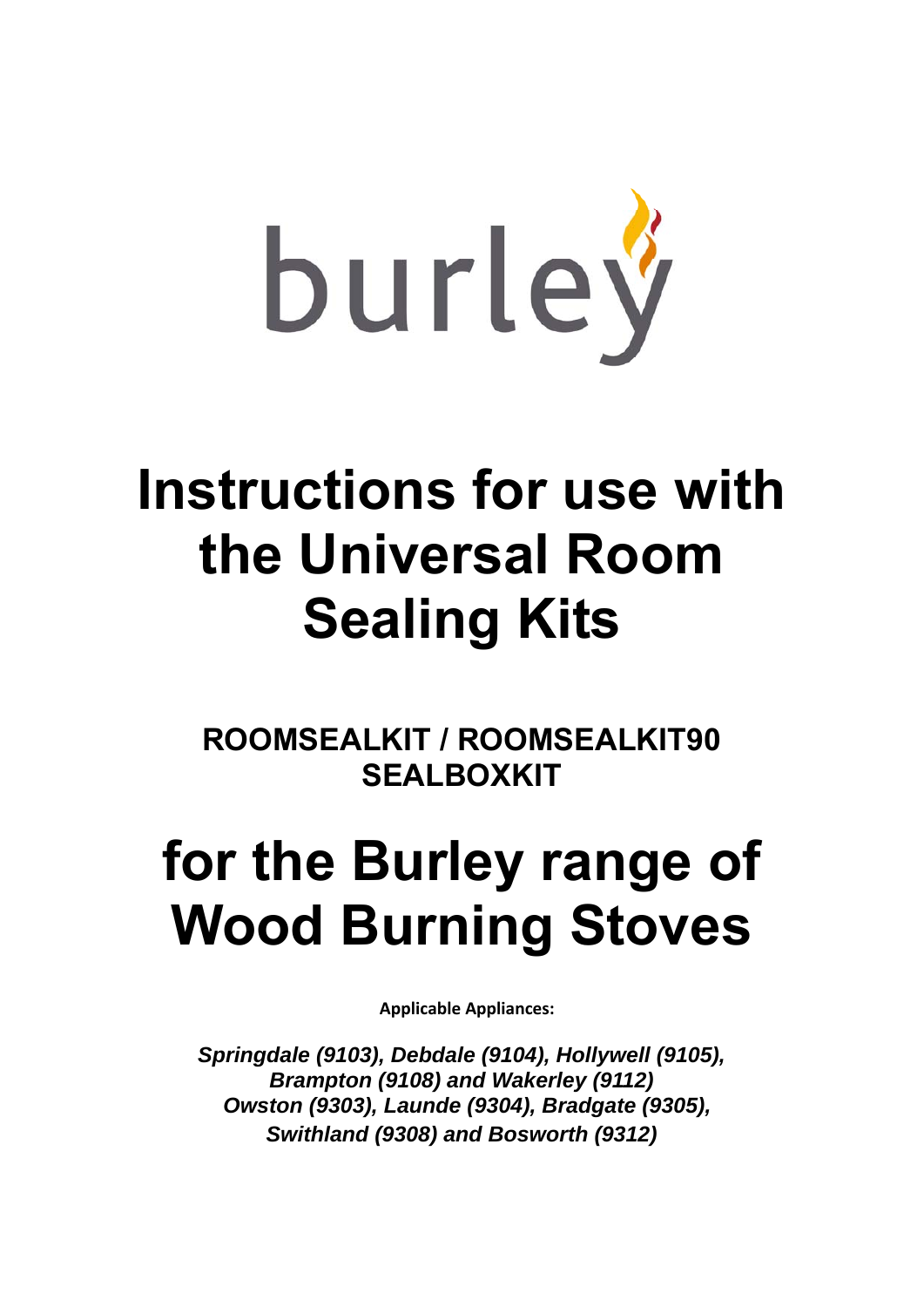#### **Air supply**

All hydrocarbon burning appliances require an oxygen/air supply.

If the stove is to be fitted on an external wall the air supply can be taken straight from the outside. A 100mm diameter hole needs to be drilled in the correct place (138mm above the hearth) to take the 86mm external (80mm internal) duct as supplied.

This will allow for easy connection, any gap can be filled in with cement or mastic.

A proprietary grille is supplied with the kit.

If the room sealing kit is not used, an air brick or non‐closing vent should be fitted to ensure the air supply is not blocked in any way.

Ventilation is not required on the 3kW & 4kW models.

A side vent option to the room sealing kit is available.

#### **Room Sealing Kit**

The room sealing method of supplying air is always to be preferred as heat loss from the room will be greatly reduced therefore increasing the efficiency of the appliance.

If the stove is not on an outside wall or the direct air supply method cannot be used, an air vent must be supplied in the room in which the stove is fitted. The sizes of the vents required are:

3kW ‐ No vent required *(Using the room sealing kit will increase efficiency)* 4kW ‐ No vent required *(Using the room sealing kit will increase efficiency)* 5kW ‐ 550mm sq required **(For homes built before 2010 no air vent requirement.)** 8kW ‐ 1650mm sq (50mm diameter) 12kW 4950mm Sq (100mm diameter)

Only permanently open vents can be used and consideration should be given to draught when the stove is not in use, therefore site this vent carefully. The vent covers should comply with Building Regulations Part J and should be sited where they cannot be blocked.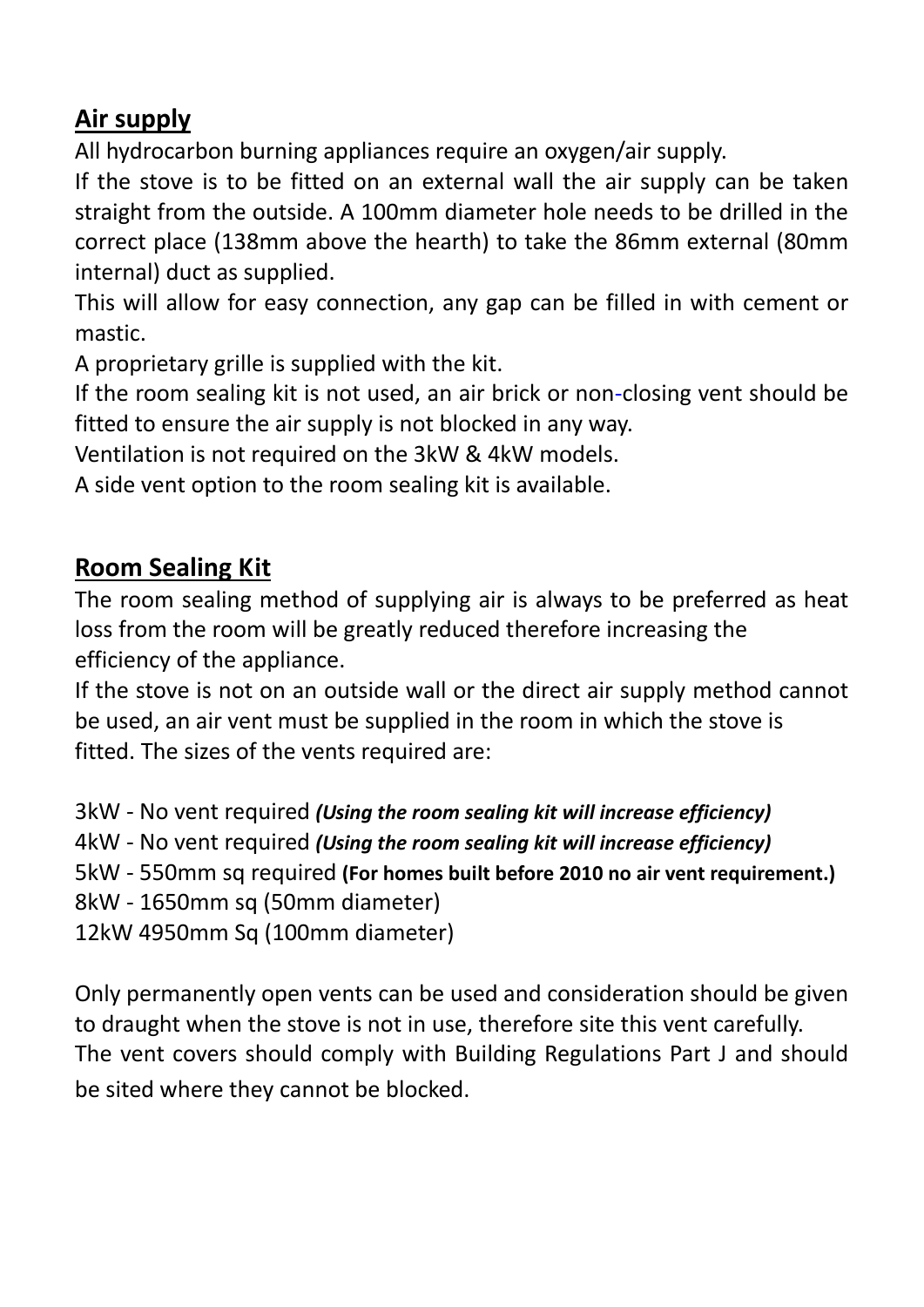### **Room Sealing Kit Contents:**

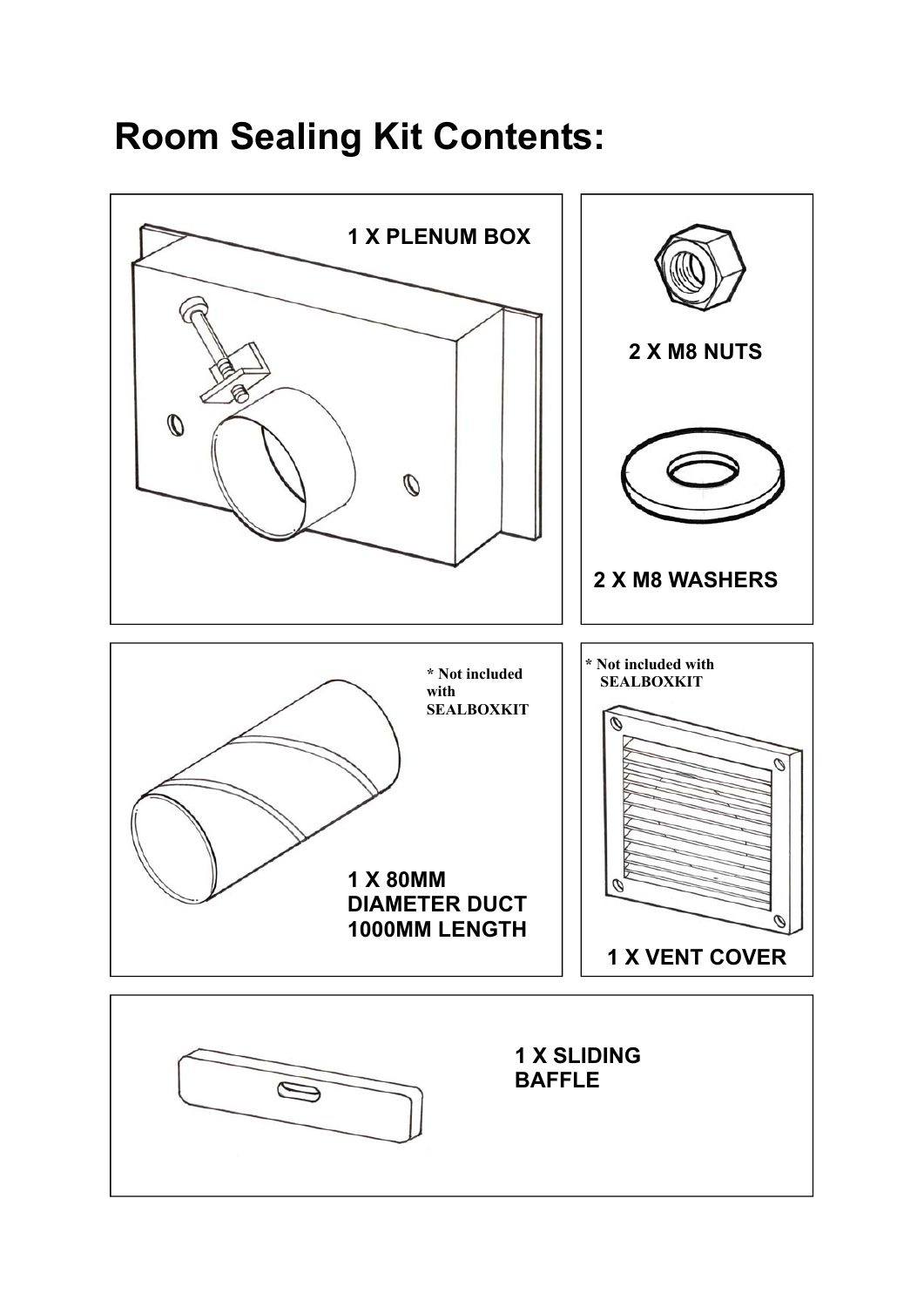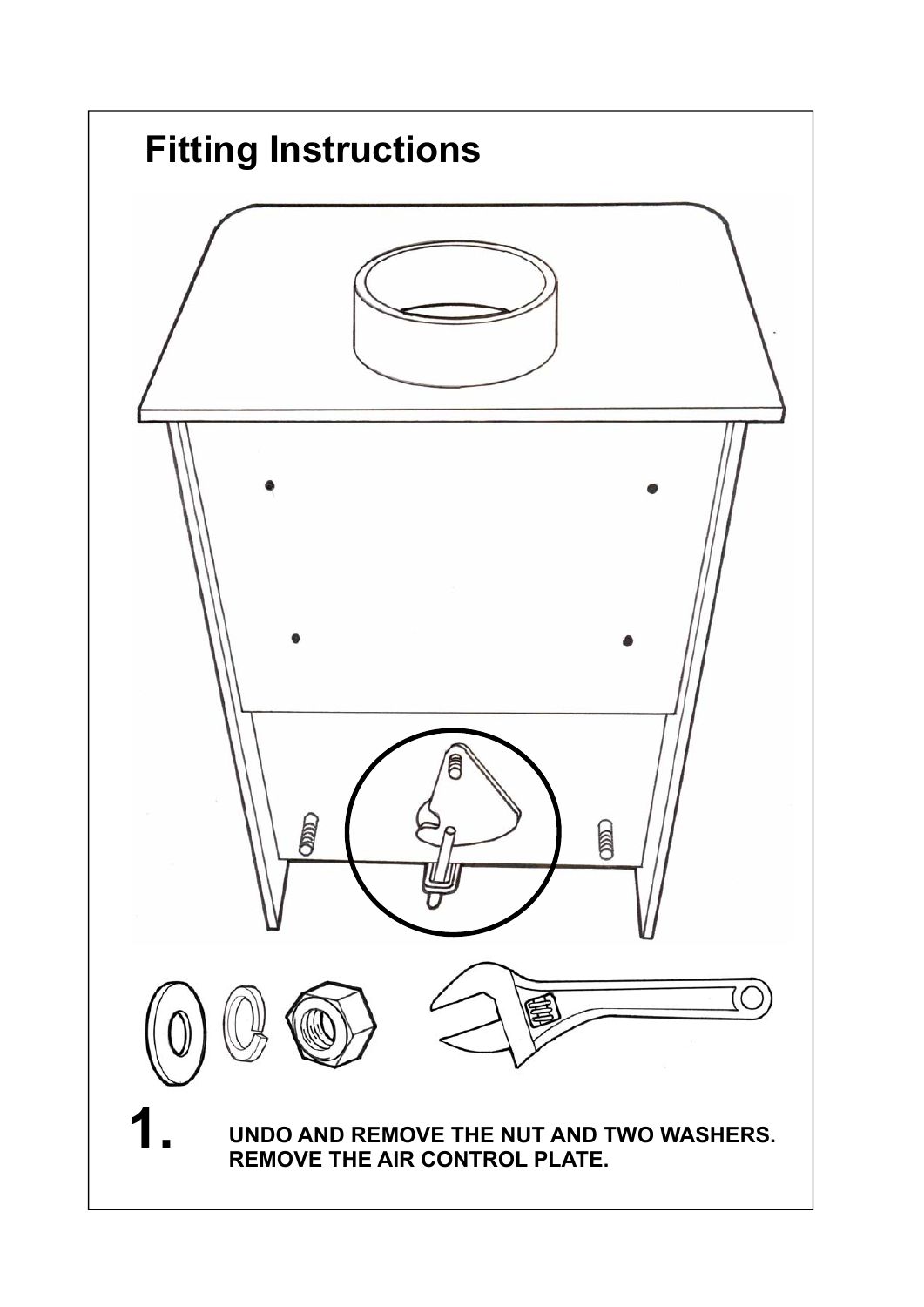

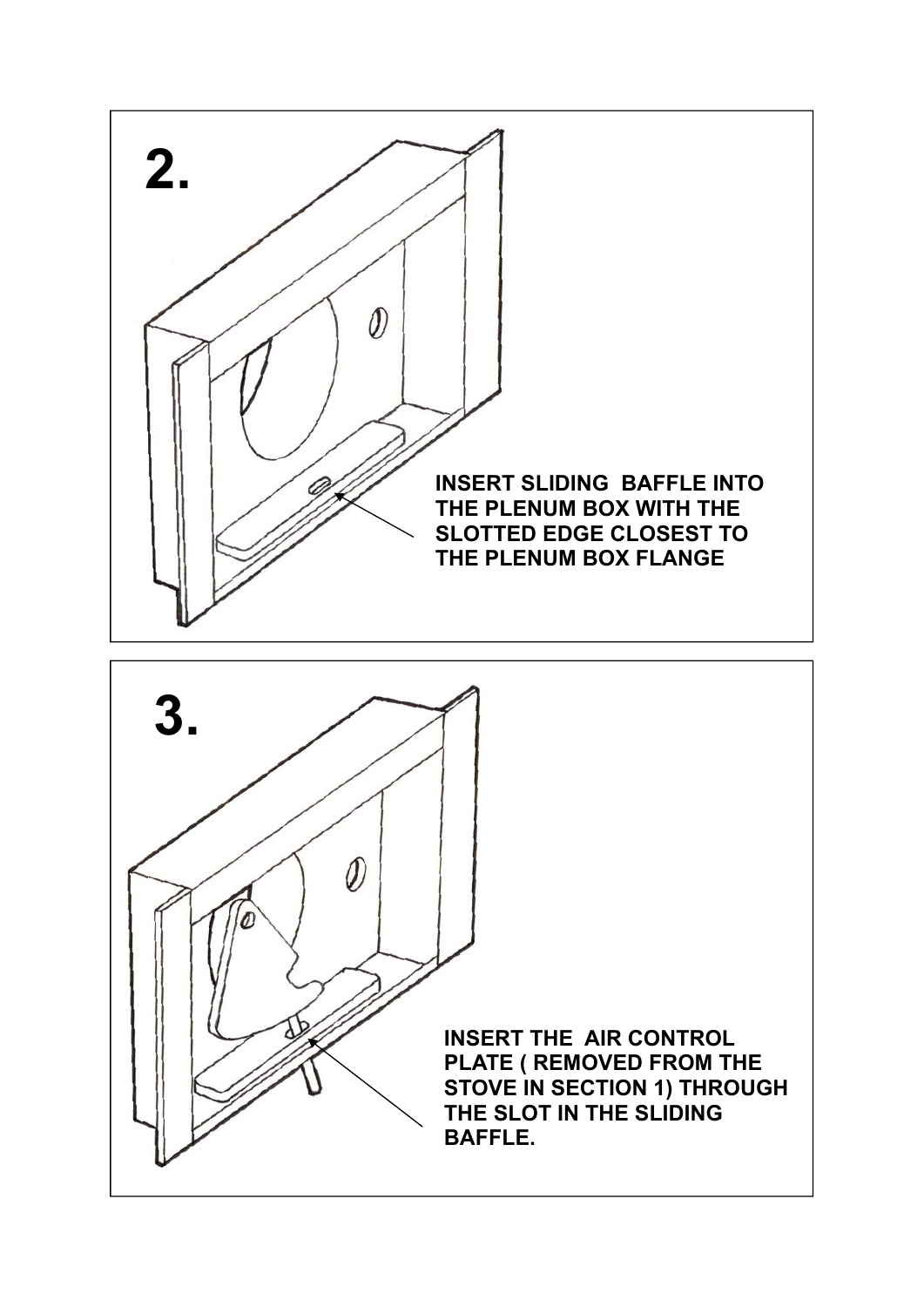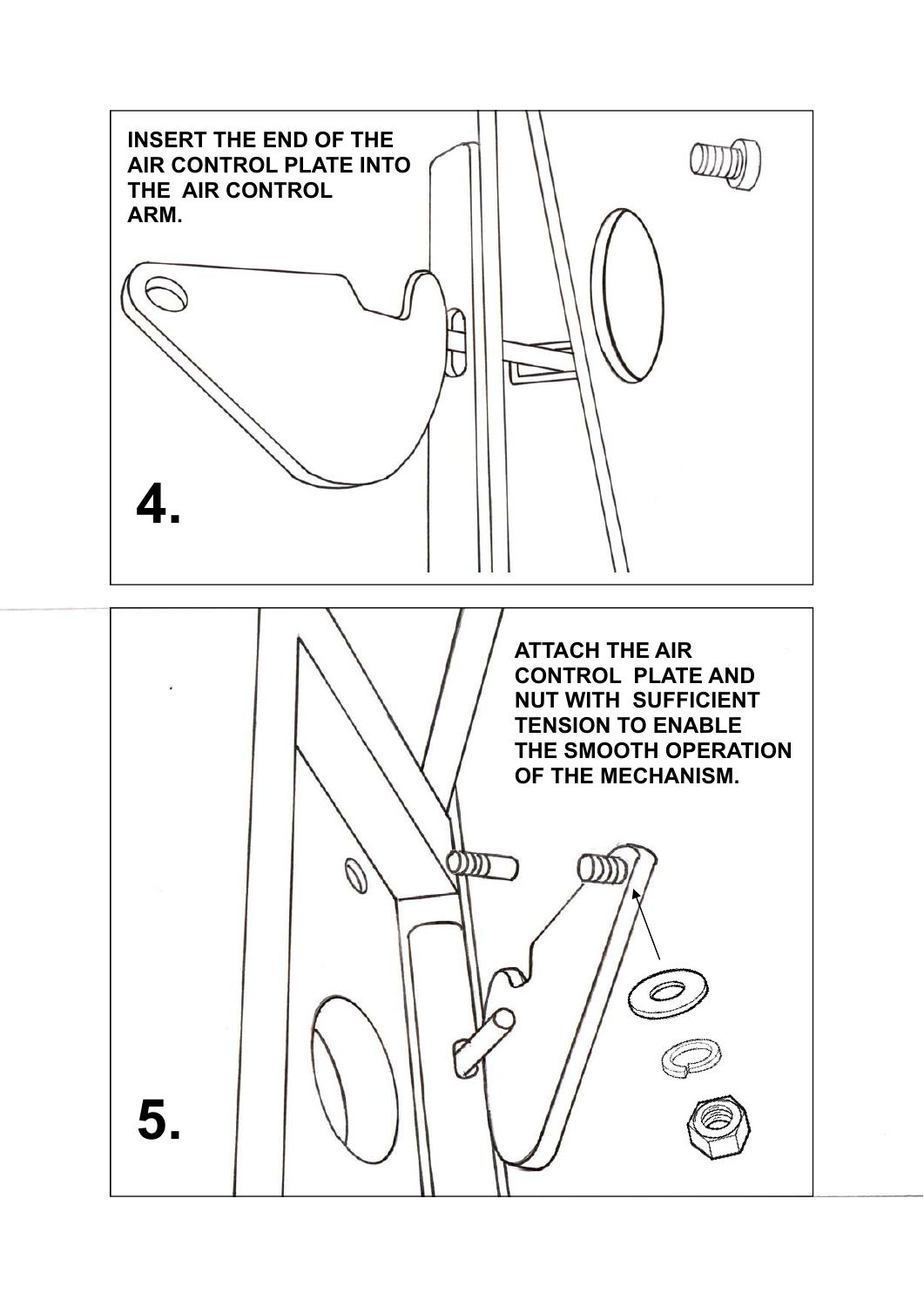